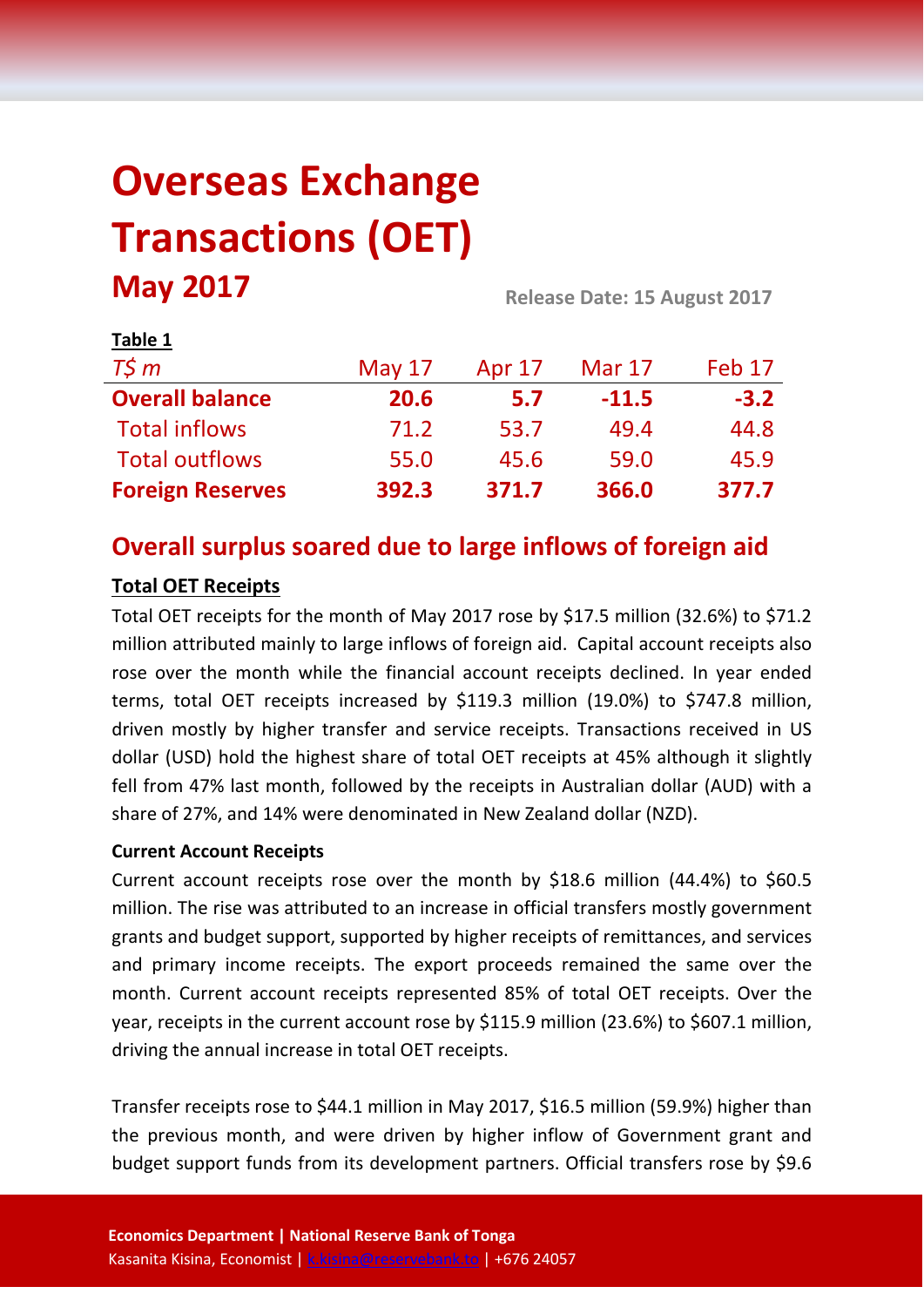million (266.4%) to \$13.1 million and contributed to the bulk of the overall rise in total OET receipts. Private transfer receipts, mainly remittances, also grew by \$6.5 million (32.5%) to \$26.7 million and non profit transfers rose slightly by \$0.4 million (11.0%) to \$4.3 million. The transfer receipts represented 62% of total OET receipts. Over the year, transfer receipts

increased to \$399.1 million, \$81.2 million (25.5%) higher than last year, due mainly to higher receipts of private remittances, and government and non-government grants.

Service receipts also rose over the month by \$1.9 million (16.1%) to \$13.7 million. Personal travel receipts drove this rise while other receipts remained the same from last month at \$4.8 million. Over the year, service receipts rose by \$29.0 million (21.0%) to \$166.7 million, driven mainly by higher receipts for personal travel which corresponded to both the rise in international arrivals and the growth in the tourism sector.

Export receipts for May 2017 slightly declined by \$0.1 million from last month. Both marine and other export proceeds decreased by \$0.1 million (13.3%) and \$0.2 million (41.3%) respectively which was partially offset by an increase in agricultural export proceeds. Total export proceeds over the year however, increased by \$8.5 million due mainly to an increase in agricultural export proceeds which coincided with the increase in the volume of agricultural exports by 34.4% to 11,357 tonnes over the year.

#### **Financial Account & Capital Account Receipts**

Over the month of May 2017, capital account receipts rose by \$2.1 million (94.3%) to \$4.3 million, due to higher private grants for capital expenditure such as constructions by individuals and churches. In year ended terms, capital account receipts rose by \$11.8 million (65.1%) to \$29.8 million which again reflected higher private grants for capital expenditures such as constructions by individuals and churches. Official government grants for construction purposes remained the same over the year.

Financial account receipts however, declined by \$3.2 million over the month to \$6.4 million. This was due mainly to lower interbank transfers and lower receipts for direct investment compared to the previous month. In year ended terms, financial





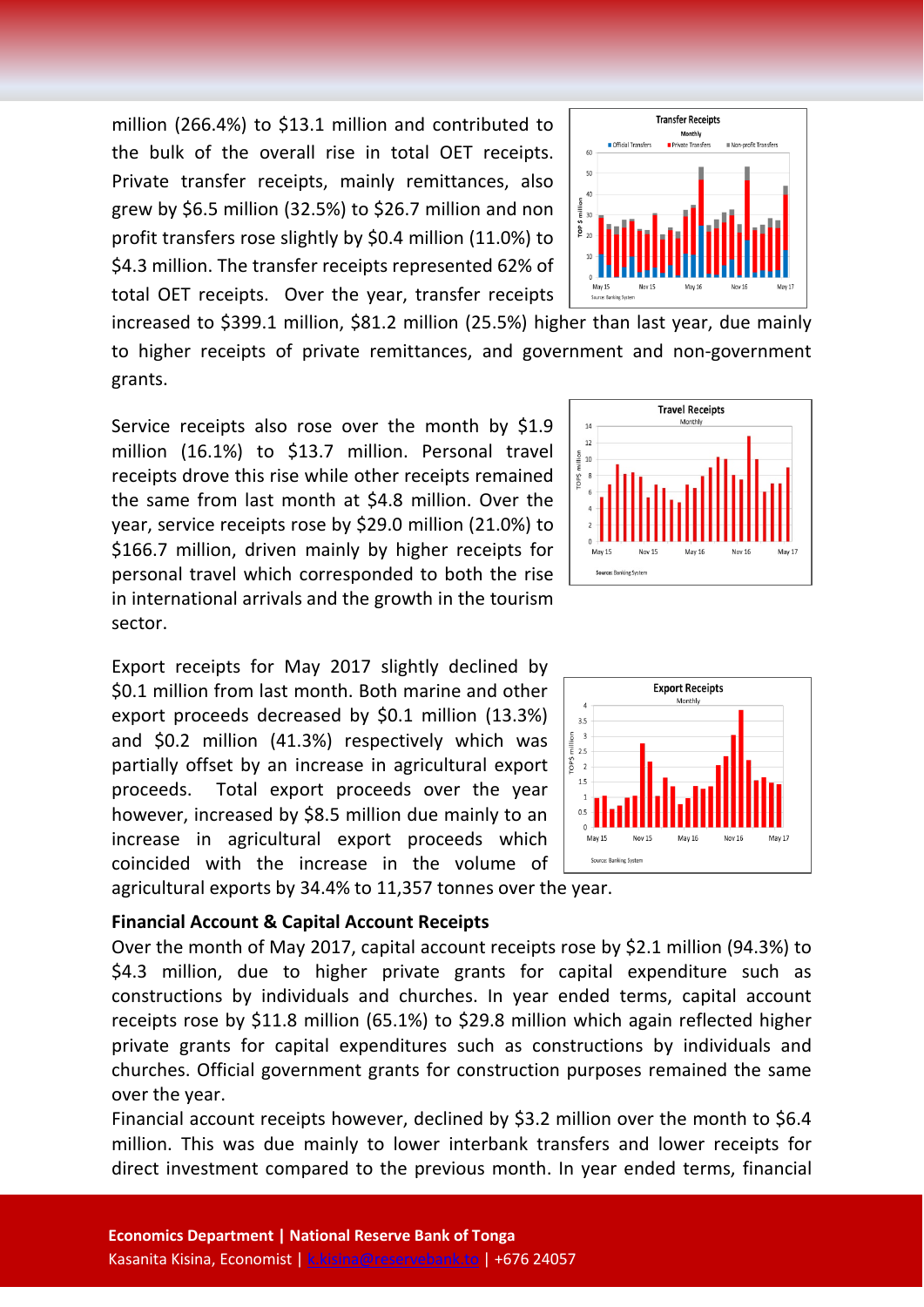account receipts declined by \$8.3 million (7.0%) to \$110.8 million. This was due mainly to a decline in interbank transfers' receipts during the year, which were partly offset by a rise in the receipt of direct investment funds.

#### **Total OET Payments**

Total OET payments for May 2017 rose by \$9.4 million (20.7%) to \$55.0 million. This was largely attributed to higher payments in the current account underpinned by a rise in import payments. In year ended terms, total OET payments continued to rise by \$55.2 million (9.8%) to \$619.2 million due mainly to higher import and service payments. The US dollar (USD) remained the major currency for payment transactions over the month with a share of 50% (\$27.5 million); followed by the New Zealand dollar (NZD) with a share of 27% (\$15.1 million), and both the Australian dollar (AUD) and the Fijian dollar (FJD) hold a share of 9% each.

#### **Current Account Payments**

Current account payments rose to \$51.6 million in May 2017, which was \$7.4 million (16.8%) higher than it was in April 2017 and represented 93.8% of total OET payments. All major categories rose except for primary income payments. Higher import payments drove the overall rose in the current account payments. Over the year to May 2017, current account payments increased by \$66.1 million (12.8%) to \$583.0 million, owing to higher import and service payments.

Import payments for May 2017 rose by \$7.8 million (29.9%) to \$33.7 million. Payments for all categories of imports rose except for construction imports. Payment for wholesale and retail imports rose the most by  $$4.2$  million (27.7%), followed by a  $$3.0$  million (128.1%) rise in payments for government imports. Payments for importing vehicles and oil rose by \$0.6 million and \$0.4 million respectively



while payments for construction imports declined by \$0.4 million (9.6%). In yearended terms, import payments rose by \$35.3 million (11.0%) to \$355.7 million due mainly to a rise in payments for wholesale & retail goods and construction materials, and accounted for 57.4% of total OET payments.

Service payments rose by \$0.6 million (20.3%) to \$10.8 million over the month, underpinned by higher payments for travel and freight services. Over the year, service payments were \$24.2 million (20.3%) higher than the previous year, driven by higher payments for travel and freight services.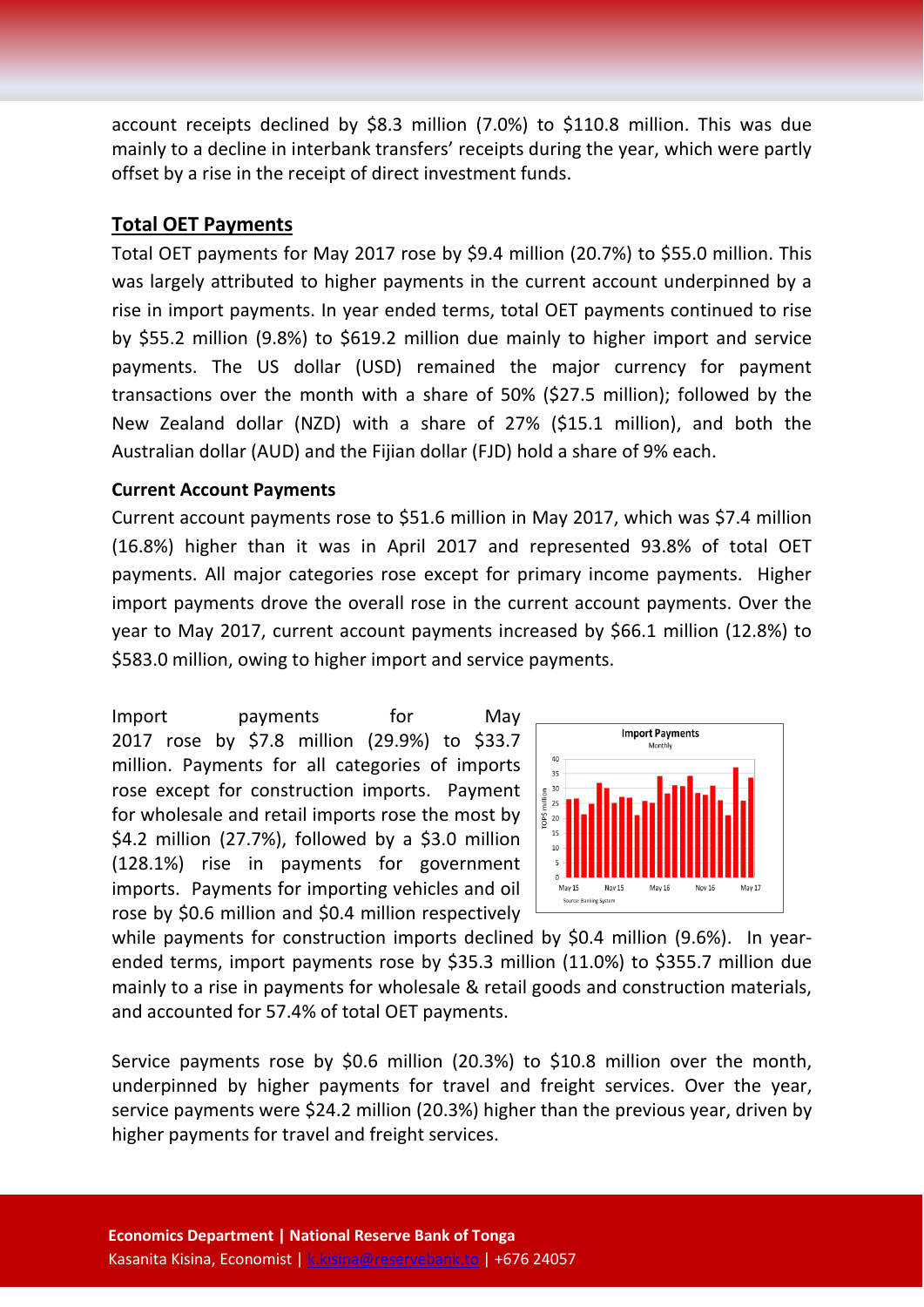Transfer payments rose by \$1.6 million (41.7%) due to higher private and non-profit transfer payments such as workers' remittances and family support payments which were partly offset by the decline in official transfer payments. In year ended terms, transfer payments declined by \$2.6 million (4.3%) due mainly to lower official and private transfer payments.

On the other hand, primary income payments declined by \$2.5 million (56.9%) to \$1.9 million due to lower payments of dividends and interest on external loans in May 2017 compared to the previous month. Over the year, primary income payments rose by \$9.3 million (56.4%) to \$25.8 million driven by higher dividends and interest on external loans sent abroad.

#### **Capital & Financial Account Payments**

In May 2017, capital account payments continued to record no payment in April 2017. However in year ended terms, capital payments rose by \$0.4 million (16.9%) to \$2.7 million due to higher private grants for capital expenditures such as constructions by individuals and churches.

Financial account payments rose by \$2.0 million (145.2%) over the month to \$3.4 million due mainly to higher interbank transfers. Over the year, financial account payments declined by \$11.2 million (25.1%) again, due mainly to lower interbank transfers.

#### **Overall Balance & Foreign reserves**

In May 2017, the balance of Overseas Exchange Transactions was a surplus of \$20.6 million. This contributed to the rise in the official foreign reserves to \$392.3 million in May 2017, sufficient to cover 7.2<sup>[1](#page-3-0)</sup> months of imports, which remained above the Reserve Bank's minimum range of 3-4 months of imports.

The outlook for the foreign reserves is to remain comfortably above the minimum range, given the expectation of on-going remittance receipts, Government aid in the form of budget support, and other assistance from donor partners partly offset by the higher anticipated import payments. However, delays to the inflow of these funds will pose a risk to the outlook.





<span id="page-3-0"></span> $1$  Method of calculation changed in February 2017 to include imports of both goods and services (previous method used imports of goods only)